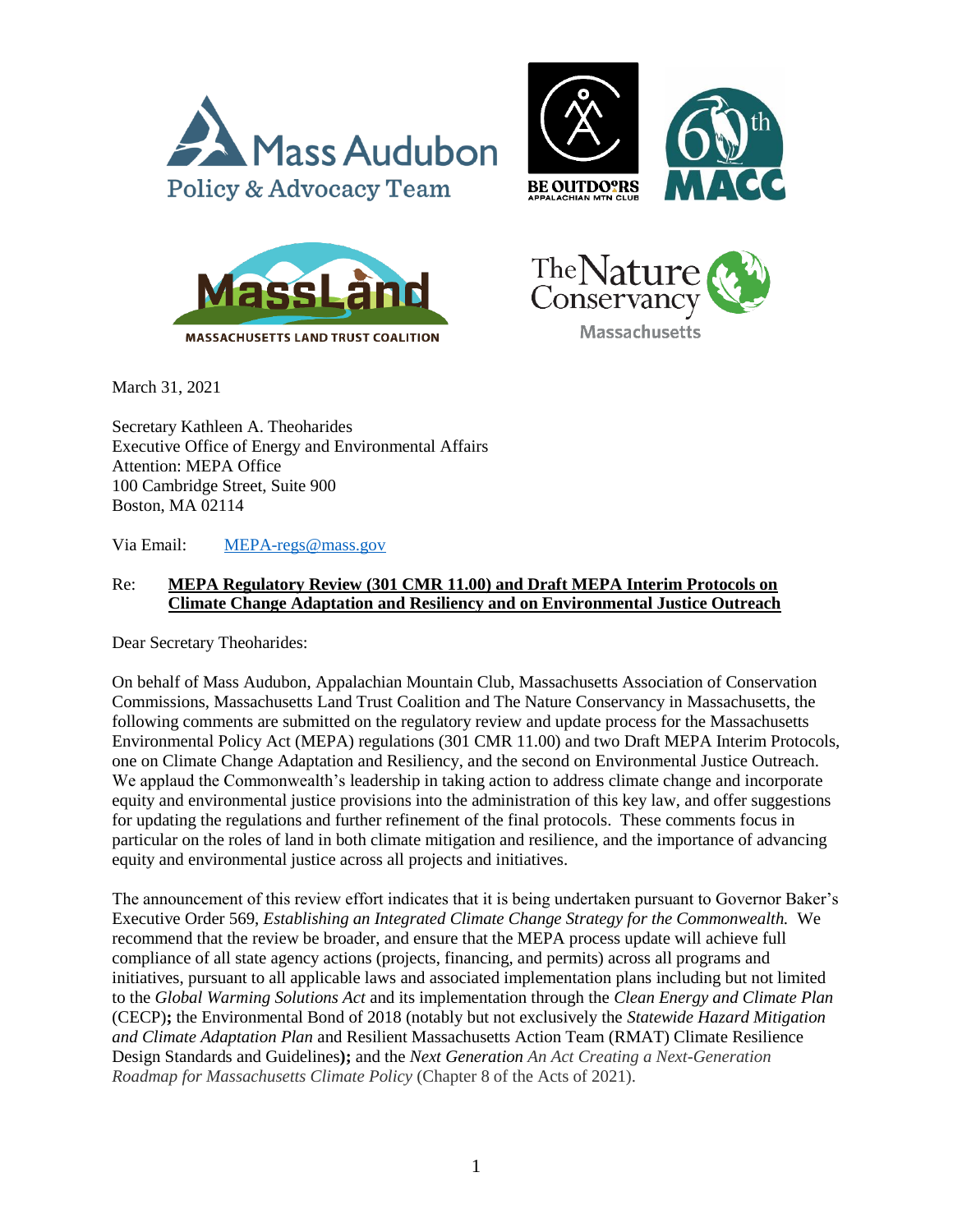## Land – Climate Mitigation, Adaptation and Resiliency

Both the CECP and the Next Generation Roadmap bill recognize the important roles that land play in addressing the challenges of climate change. Forests, farmlands, wetlands, along with urban trees and parks, sequester and store carbon. Maintaining and even increasing the capacity of land to serve this function is a vital component of our pathway to achieving Net Zero carbon emissions by 2050. Extensive efforts are underway to protect land from development, including substantial expenditures by federal, state and local governments, nonprofit land trusts, and individuals. The Commonwealth also has several innovative initiatives underway to support improved stewardship and restoration of land and water resources, with associated climate and other benefits (e.g. Division of Ecological Restoration Wetlands Restoration programs, Department of Conservation and Recreation Forest Stewardship and Gateway Cities tree planting programs, Coastal Zone Management Coastal Resilience program, and new initiatives under the Resilient Lands Initiative and the Healthy Soils Action Plan). However, all of these efforts to protect and restore land will not be sufficient to reach the goal of No Net Loss of carbon storage and other ecosystem services provided by natural and working lands, if we continue to lose more land to development than is protected or restored. The Next Generation Roadmap bill requires the Commonwealth to undertake a baseline assessment of natural and working lands, and develop a plan for protecting these lands. The MEPA regulations should be revised to align with this new requirement.

MEPA has jurisdiction over all state agency actions affecting the environment, including projects directly undertaken by the Commonwealth, or for private projects that receive state funding or permits. The revisions to the MEPA regulations and protocols should be crafted to more fully capture and address the role of all state programs and actions in avoiding, minimizing and mitigating losses of land and its capacity to provide climate mitigation and resilience. The RMAT standards and the associated MEPA protocol, while important, are only one aspect of the overall role of the state in supporting climate resilience.

**Green Site Design for Adaptation and Resilience**: Per the draft adaptation and resilience protocol, information is required to be submitted on increases in impervious cover, and there is a question on the checklist about whether trees will be removed. Planning for minimizing the impacts of land alterations from infrastructure and development projects needs to be much more comprehensive. An assessment of existing conditions should identify forests, productive farmland, wetlands, mature urban/suburban trees and naturally vegetated areas, and other features contributing to carbon storage; shading and cooling; filtration and infiltration of water; prevention of flooding and erosion, and other important functions. Existing degraded areas should also be identified, including pavement and other impervious areas such as compacted urban soils lacking vegetative cover. Projects should then use green design principles to avoid and minimize impacts to the natural features and restore the land's capacity wherever feasible. Natural and constructed green infrastructure should be incorporated as much as feasible. Landscaping should retain and replace native trees, shrubs and perennials as much as possible and avoid and minimize the need for artificial irrigation and chemical-based landscaping maintenance. These aspects of site information and project planning should be built into the ENF and EIR thresholds and submission requirements at a level of detail appropriate to the site and project scope. Application of green site design practices such as the Sustainable SITES Initiative [\(http://www.sustainablesites.org/\)](http://www.sustainablesites.org/) standards should be strongly encouraged.

These considerations should be applied across the board to all projects involving a state agency action including:

- **State projects** such as transportation infrastructure construction or reconstruction, and stateowned buildings and facilities;
- **State financing** including programs like the Department of Energy Resource (DOER) Solar Massachusetts Renewable Target Program (SMART). Financing should be aligned as much as feasible with protection of existing natural and working lands and incentivizing solar projects within development sites such as on buildings and parking lots. A statewide plan, with public input, should be developed to optimize alignment of this program with the dual goals of incentivizing rapid deployment of solar energy and protection of natural and working lands.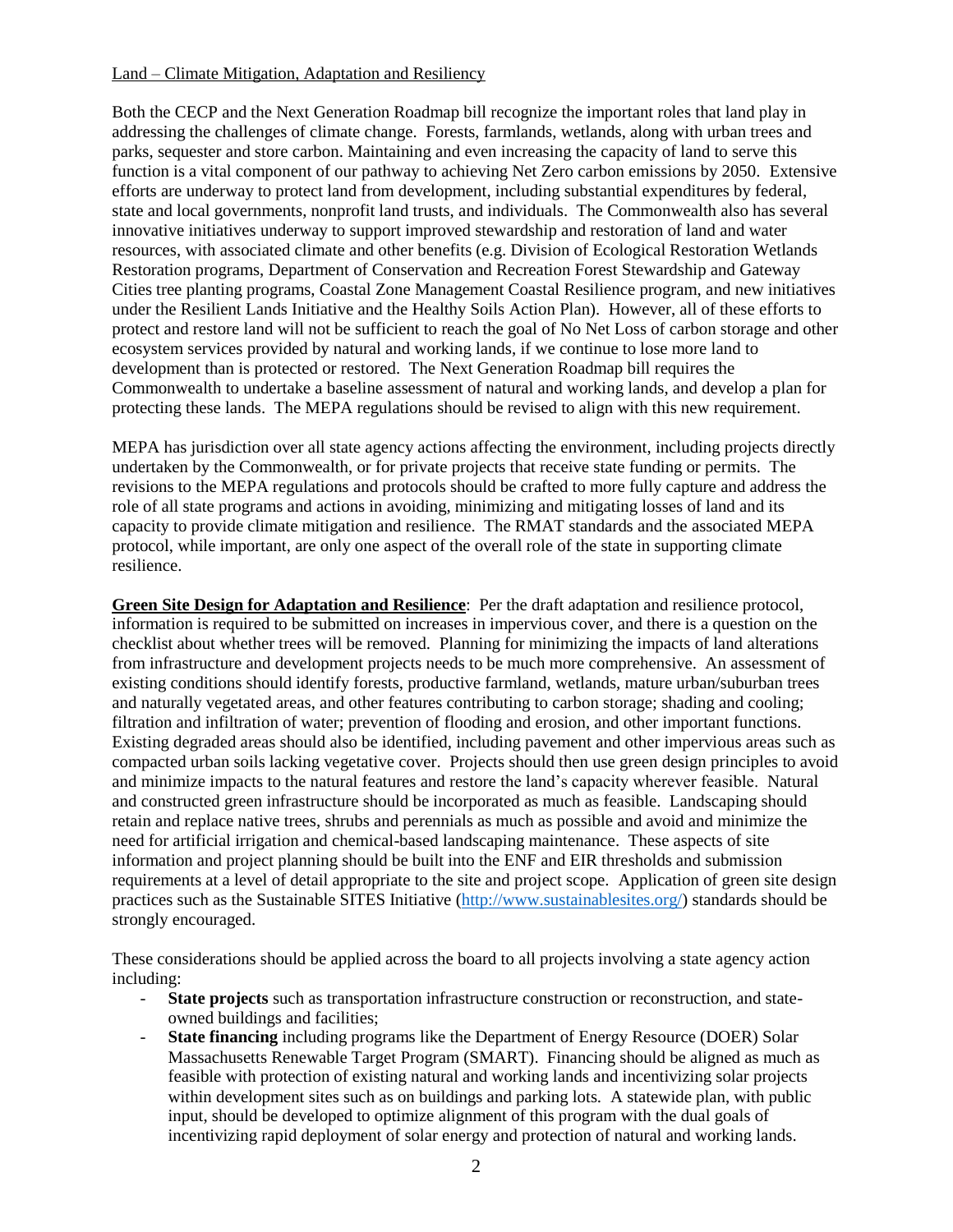Another example is school building construction and reconstruction funding, which should prefer re-use of existing school properties or other already altered lands and include green spaces for students within every school property. A review of all state funding programs supporting development projects should be conducted and the MEPA regulations refined to ensure that these financial incentives are appropriately captured for environmental review. MEPA documentation should track the amounts of forest, farmland, wetlands, parks, and urban mature trees that are lost in association with specific state agency funding programs, and should make this information public on its portal for transparency. Where impacts are extensive, such as the solar program (7,700 acres altered through 2019, nearly half of which was forest<sup>i</sup> ), MEPA should consider a programmatic review process with the applicable agency.

**State permit programs** should be reviewed for opportunities to improve alignment with the Commonwealth's goals for the role of land in climate response. This may include strengthening some provisions to better protect existing natural functions as well as improving the ability for permit programs to support pro-active restoration projects. Restoration projects are often innovative and may present permitting challenges, especially for wetland restoration projects involving multiple resource areas and permits. The MEPA process should be designed to assist such projects in navigating the review process by helping to coordinate where multiple agency permits and other actions are required. Where patterns of either impacts to important resources or impediments to restoration projects are identified, programmatic improvements should be pursued by the applicable agency.

## **Equity and Environmental Justice**

The inclusion of Environmental Justice definitions and standards in the Next Generation Roadmap climate bill is a critical milestone toward adoption of systematic changes that are necessary to address the unequal burdens Environmental Justice communities have faced historically, and continue to experience. We must comprehensively realign our energy, development, economic, health, education, housing, public access, and other systems to address these inequities and to ensure that the rights of all communities to clean, healthy, thriving environments are fulfilled. The new law includes specific changes to the MEPA statute that must be addressed through regulatory revisions. The proposed interim protocol is a step in the right direction, but much more needs to be done. All of the considerations regarding the effects of development, redevelopment, and restoration projects mentioned above are amplified in the context of environmental justice communities where there is an even greater imperative to improve conditions over pre-construction status, and to bring our energy systems and economy into alignment with our natural systems and the roles they play in supporting people.

We appreciate the opportunity to comment, and look forward to participating further in the MEPA regulatory review process as it moves forward.

Sincerely,

E. Hudr Rico

Heidi Ricci, Director of Policy Mass Audubon [hricci@massaudubon.org](mailto:hricci@massaudubon.org)

Heather Clish, Senior Director Conservation & Recreation Policy Appalachian Mountain Club [hclish@outdoors.org](mailto:hclish@outdoors.org)